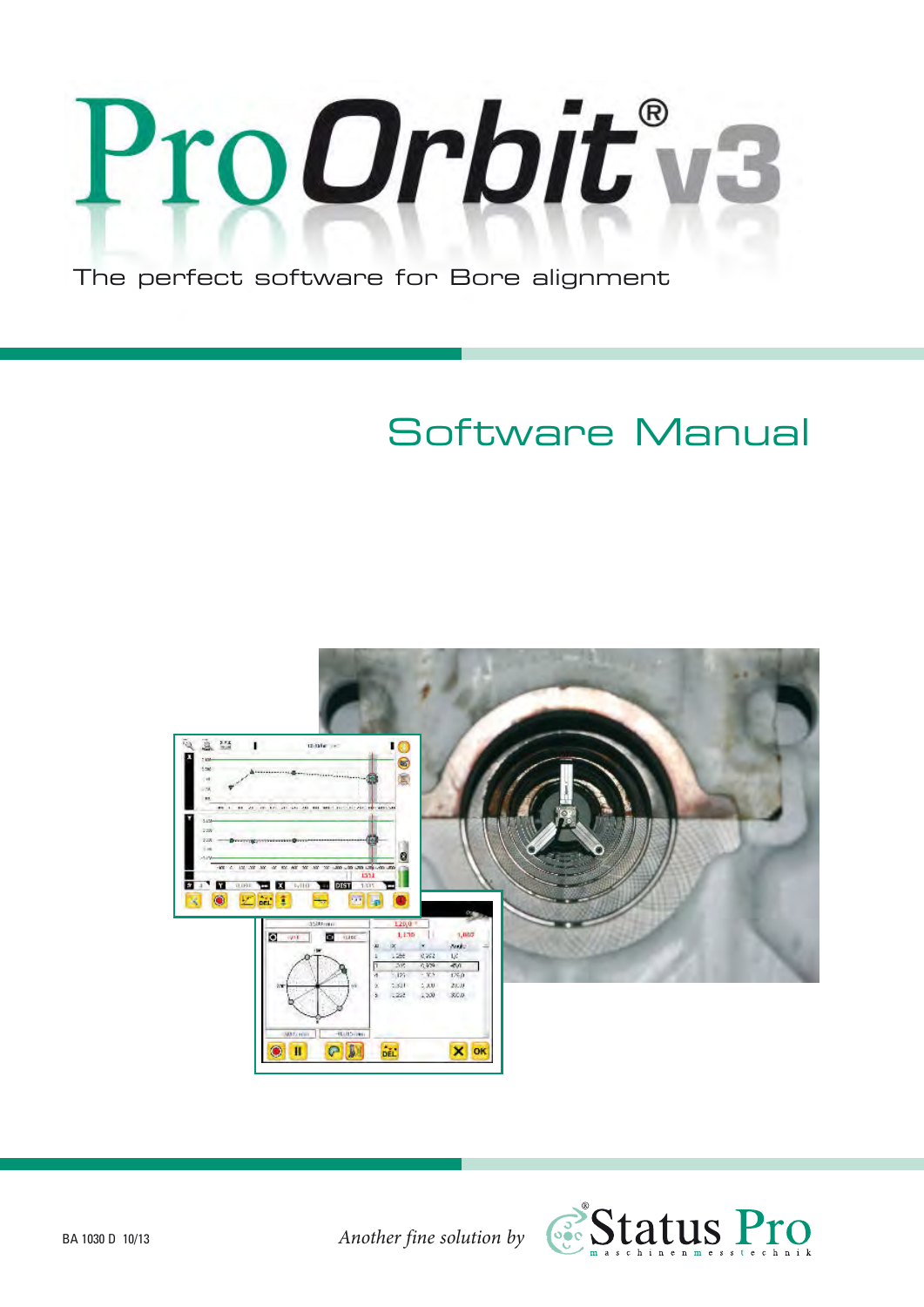**Software Manual – English**

# ProOrbit'v3

Please note: Software Manuals can be amended when improvements or changes to the product range have been carried out. Use the link to make sure you have the most up to date version of your Manual: **www.statuspro.com/machine\_geometry/documents/**.

# **Content**

| 4.6.4 Measurements without the built-in inclinometer  11 |  |
|----------------------------------------------------------|--|
|                                                          |  |
|                                                          |  |
|                                                          |  |
|                                                          |  |
|                                                          |  |
|                                                          |  |
|                                                          |  |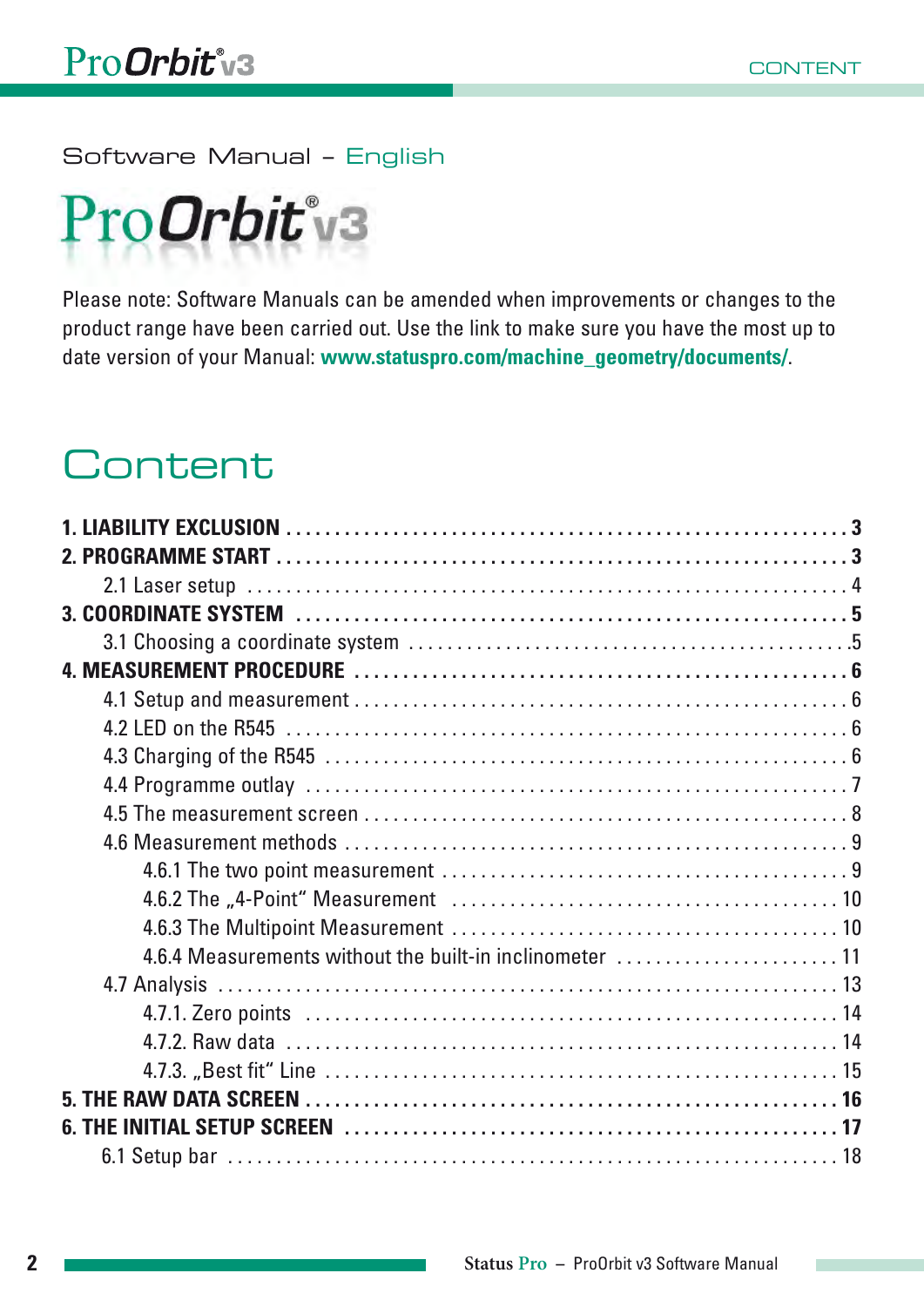

# **1. Liability Exclusion**

The Status Pro GmbH does not accept responsibility for damage incurred through incorrect use or handling of the equipment. To ensure correct usage, a founded knowledge of the equipment is essential. It is of the utmost importance that you read and understand the manual. No responsibility will be accepted for damage incurred through ignorance or disregarding of the operating instructions.

# **2. Programme Start**

Start the software by pressing the appropriate desktop symbol. The first picture after the start up screen is the following:

Press the symbol to receive raw



data from the sensor. This Information helps you to align the sensor to the laser.



Here you will see information concerning the angle of the detector, the X and Y coordinates. By pressing Zero at the start, then rotating the sensor through 180° and finally halving the value at 180°, you receive the position of the laser beam in respect to the centre of the bore – enabling adjustment accordingly.

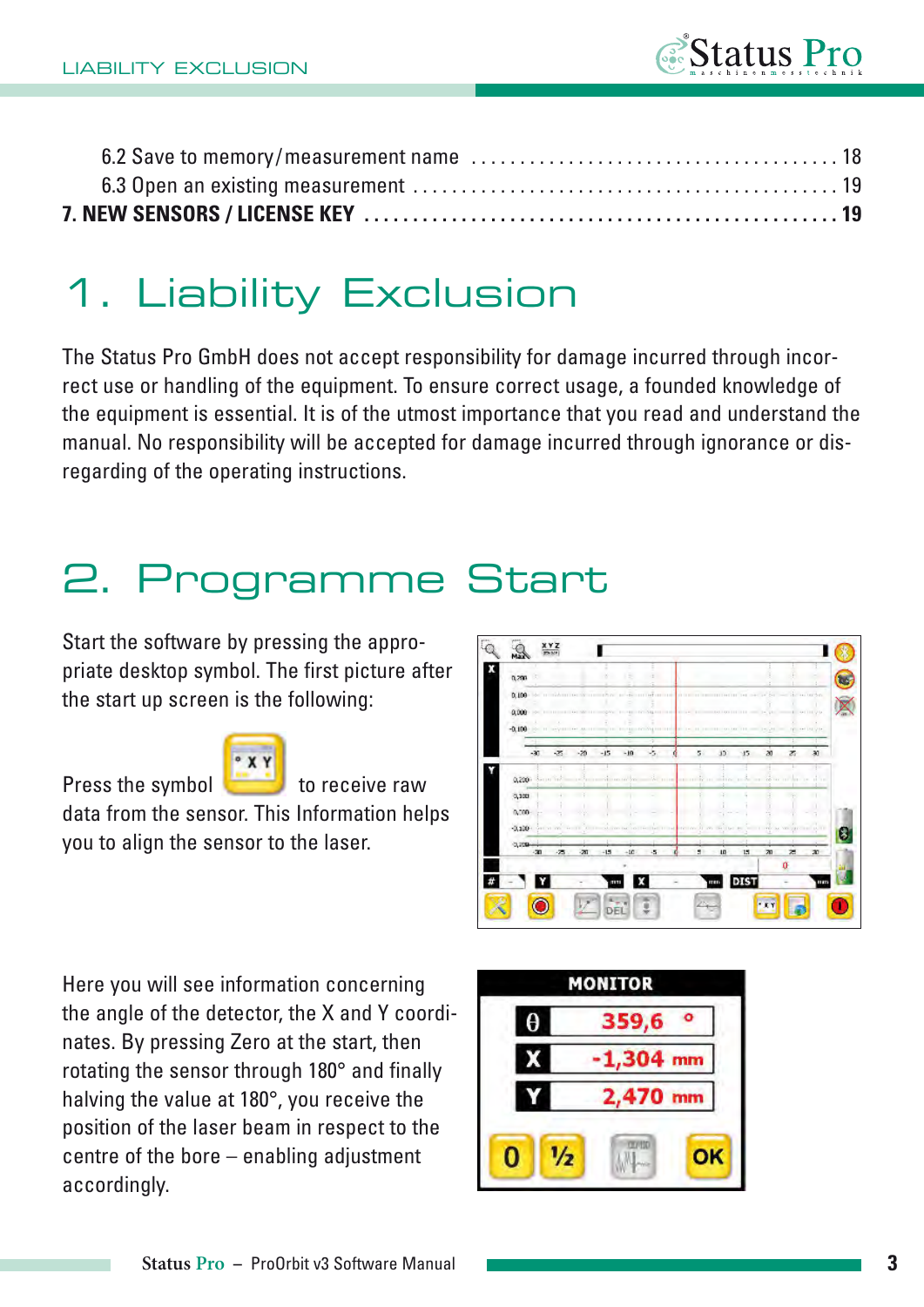# **2.1 Laser setup**

Position the laser roughly by tape measure in the middle of the bore (+ - 2 mm). Position the tape measure in the first bore and move the laser parallel until it fits in the middle.

Position the laser in the first bore using the appropriate brackets, then adjust the Laser in side and height to within 2 mm of the first bore centre using a tape measure. Then adjust the angle (1 screw per axis) of the laser beam to the centre of the last bore, again using a tape measure in the last bore.

Mount the sensor using the appropriate bracket roughly in the centre of the first bore as near to the laser as possible, positioning the spring loaded ball at "12 o´clock". Open the target screen, then zero the values on the UMPC. Turn the sensor through 180 degrees then halve the values. Adjust the parallel offset of the laser beam to zero in side and height (2 screws per axis). Mount the sensor in the last bore positioning the springloaded ball at 12 o´clock, zero the values then rotate the sensor through 180 degrees. Halve the values, then adjust the angle of the laser beam to zero in side and height (1 screw per axis). Check the values at the first bore again and repeat first and last bore adjustments if necessary.

Disable the "zero" function in the monitor display. Now the offset of the aligned laser beam towards the receiver is displayed. If needed he receiver bracket can be adjusted until the value is  $> = 1$  mm.



#### **Caution!**

An absolute stable mounting of the laser source is needed in order to receive good results!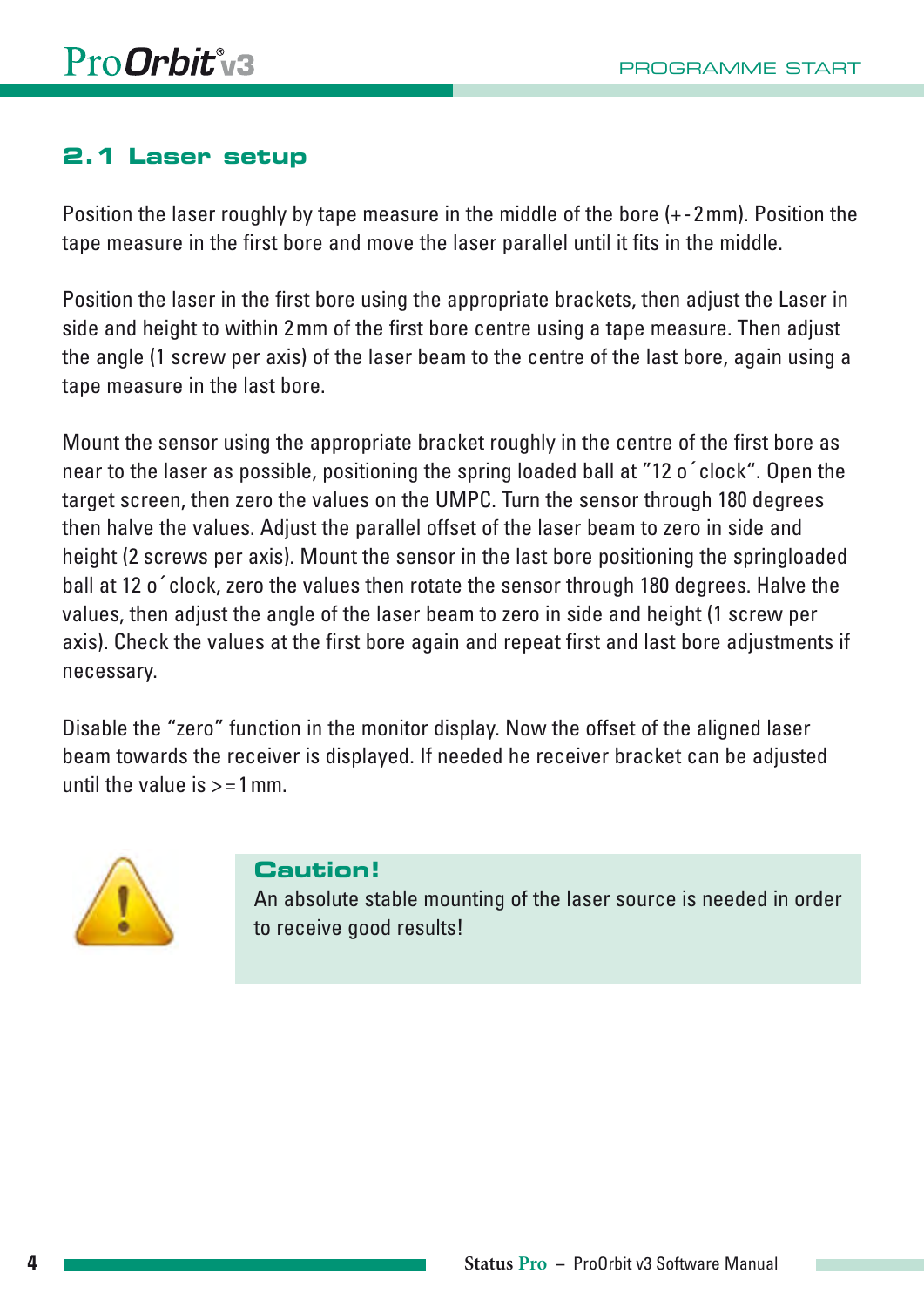

# **3. Coordinate System**

You can choose the coordinate system in the Menu according to your setup. The most common set up is that the laser is positioned to your left side and you start with the measurement sensor near the laser (0). Now you move the receiver from bore to bore, from left to right. All values in Y (height) reading positive, are above the ideal line. All values in X (side) that are positive, are away from you. The graphics show the deviations as they appear.

- **X Coordinate:** Deviation in the horizontal plane
	- X the receiver is closer to the operater
	- + X the receiver is further away from the operater
- **Y Coordinate:** Deviation in the vertikal plane.
	- + Y The receiver is too high
	- Y The receiver is too low.

#### **Graphic:**

The Graphic shows the deviation from the ideal line. By positioning the screen in front of the machine you can see the deviation as it really is. Look at the screen by holding the screen upright and you will see the deviation in the height as it is.

Hold the screen horizontally and you will see the deviation in the side as it is.



### **3.1 Choosing a coordinate system**

By simply pressing the appropriate icon, it is possible to choose a coordinate system most fitting to the layout of your machine.

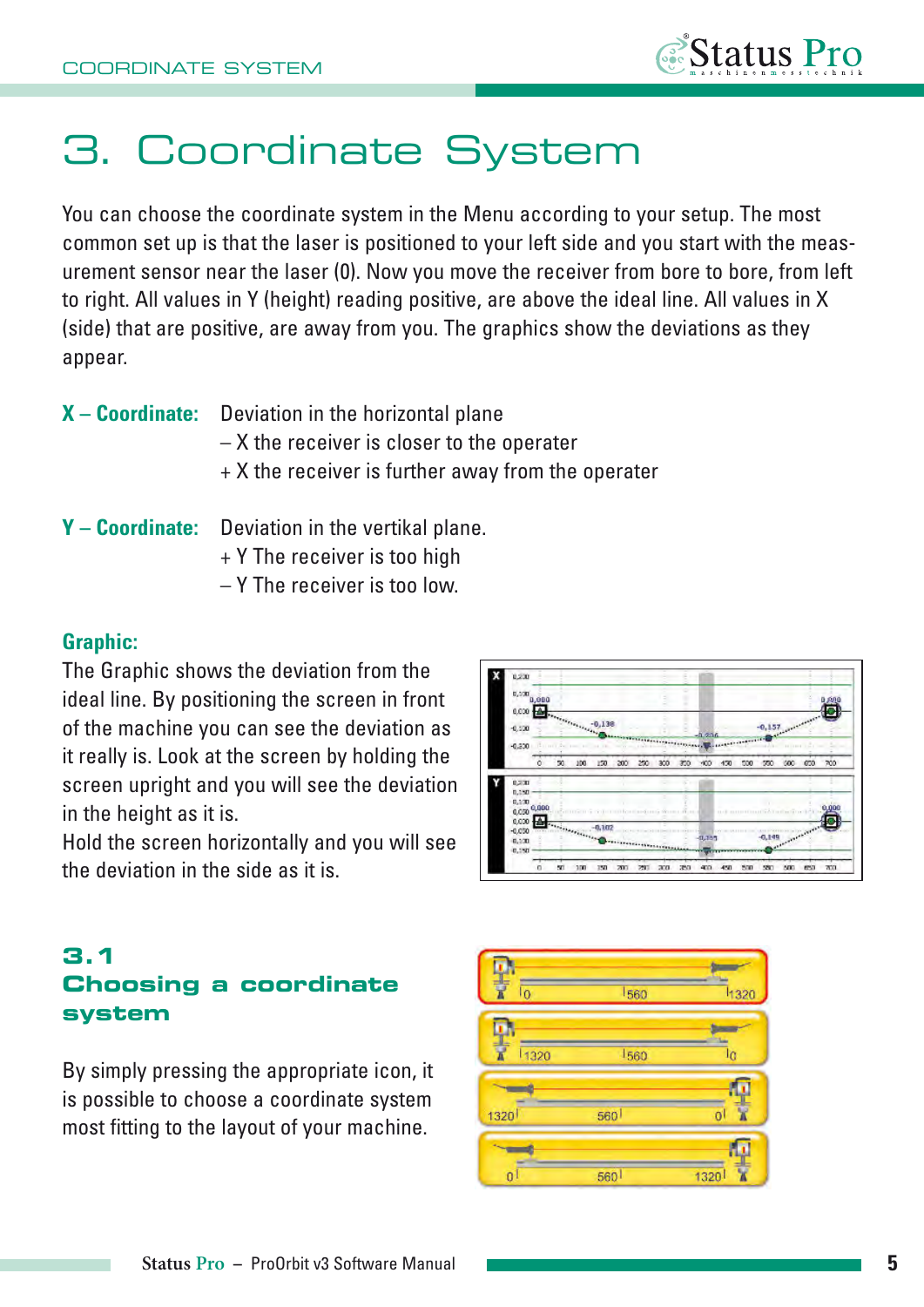# ProOrbit'v3

# **4. Measurement procedure**

### **4.1. Setup and measurement**



Assemble the measurement equipment according to your task or as defined in the appropriate manual "SP Borealign Kit" (BA\_BorealignKit\_1035\_E). Connect the power supply to the laser.

Lasertransmitter T250

### **4.2 LED on the R545**

Green blinks slowly: Operating time < 1h Red constant: Charging Red blinking: Charging completed

Green: Receiver is switched on Green blinks fast (5hz): Prepare to charge receiver Blue LED: Connected via Bluetooth

# **4.3 Charging of the R545**

After connecting the R545 to the power supply the charging process starts automatically (red LED is on). When the red LED starts blinking the charging is completed. The charging time depends on the current battery status of the R545 and takes a maximum time of 8 hours. After charging for 3 hours the capacity is approx. 80 %.

**It is not possible to charge the sensor and measure at the same time.**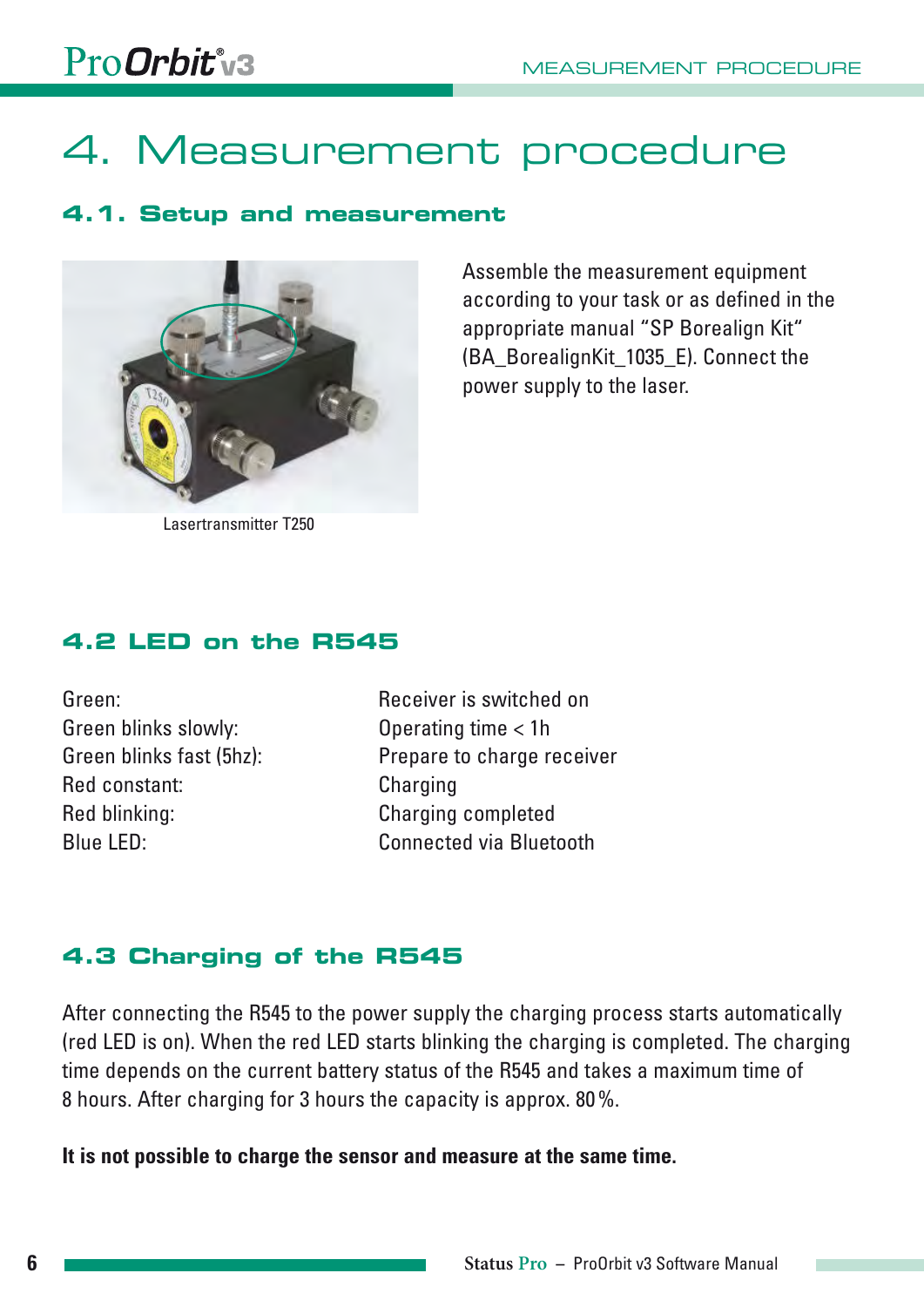

#### **4.4 Programme outlay**

To start the measurement procedure, press the following symbol .





Now the "measure" screen opens and asks for the distance. Normally you start here with a "0". Furthermore you can choose whether you would like to enter an absolute or an incremental value.

Start the measurement now by clicking the symbol



You will see a blue circle rotating during the measurement. Do not touch the receiver during this time!

According to the measurement method chosen, you now have to move the sensor to the next point in the measurement. After all required points have been completed the symbol "OK" will be visible. By pressing OK the measurement is stored.

Measure the next bores in the same way.



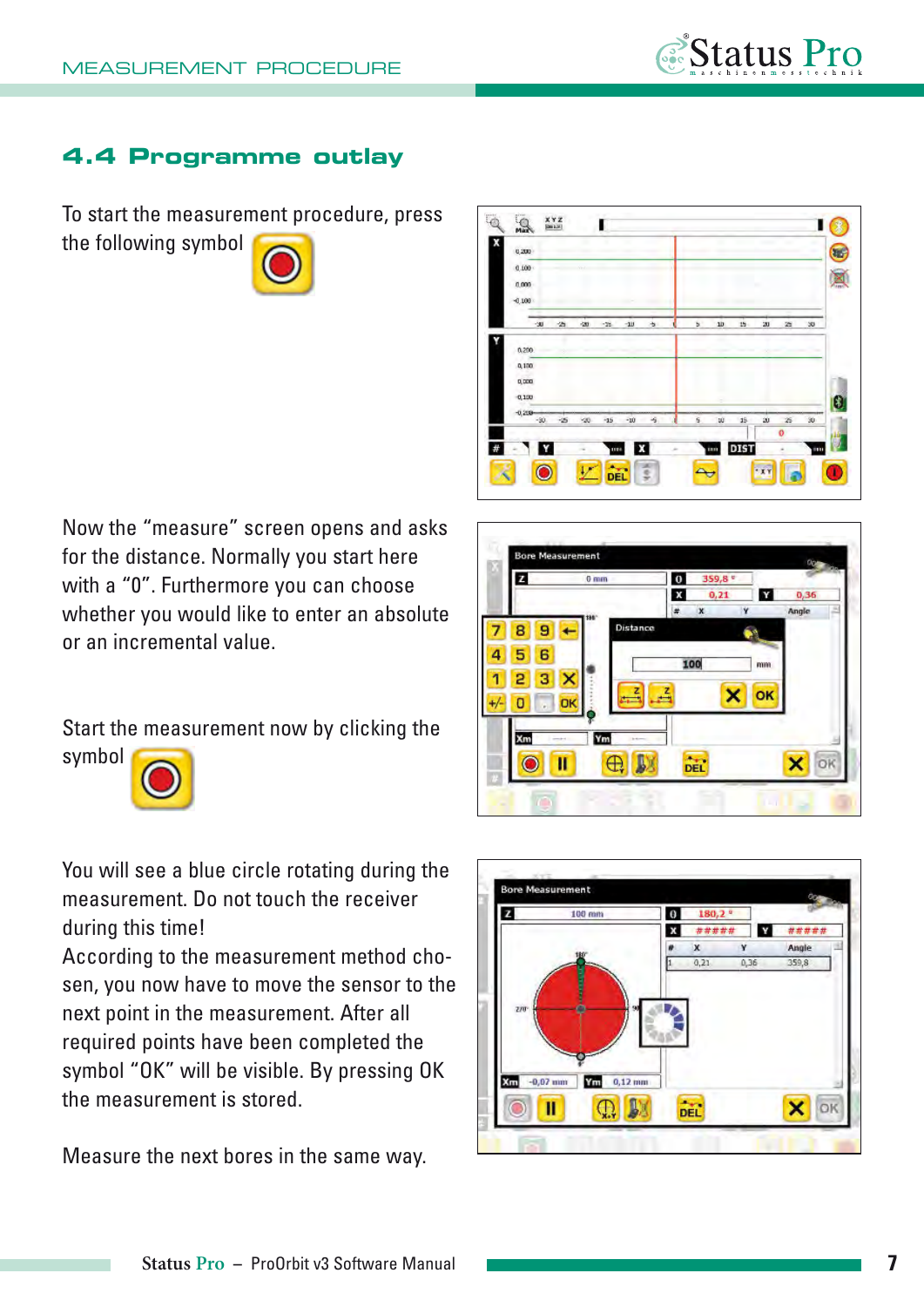### **4.5 The measurement screen**



- **1.** Distance of the bore from the origin
- **2.** Angle of the receiver
- **3.** Numeric value of the raw data
- **4.** Numeric value of all measured data
- **5.** Numeric value of the calculated centre of the circle
- **6.** "Start measurement"
- **7.** Pause
- **8.** Choose the Method of measurement
- **9.** Manual input of the angle
- **10.** Delete a value
- **11.** Cancel the measurement
- **12.** Measurement completed / store results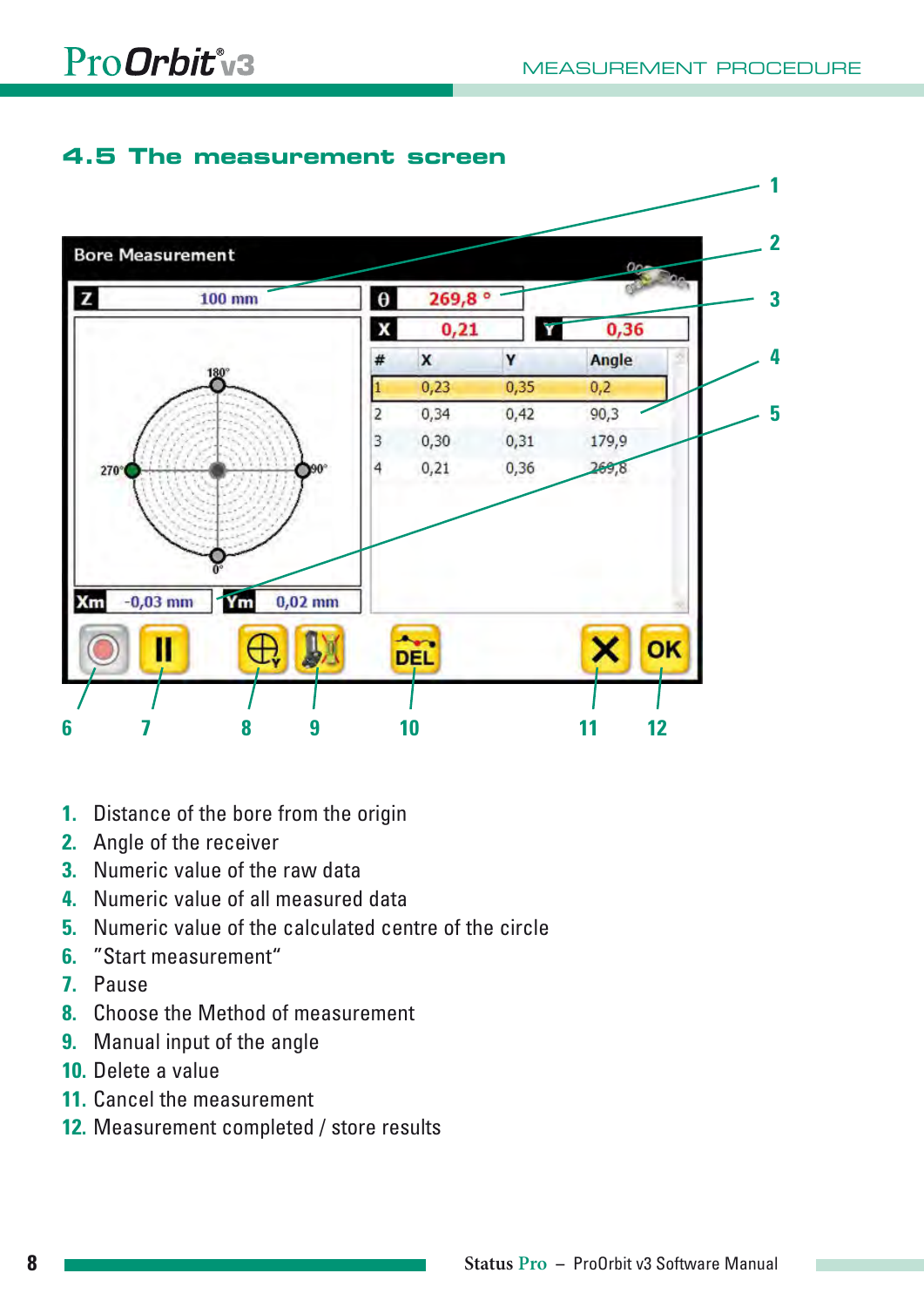# **4.6 Measurement methods**

You can choose the measurement method in the following window:



### **4.6.1 The two point measurement**



Here, two points at opposite positions within the circle are measured in X and Y. The measurement is based on a distance measurement of the receiver to the beam. By using the so called "Umschlagmessung" both values for X and Y are measured in two opposite positions and the result is stored.

With a simple calculation  $((a + b)/2)$  the centre of the circle is calculated. The angle detection works automatically, so even if a 180° position is not reached the system calculates the values through interpolation.

### **Centre of the circle as reference**

1. Measurement  $M1 = 0.00$ 

Turn the "receiver" (here, the ruler) through 180 °

2. Measurement  $M2 = 2,00$ 

Distance (D) from the centre of the bore to the laser beam

$$
D = \frac{M2 - M1}{2}
$$

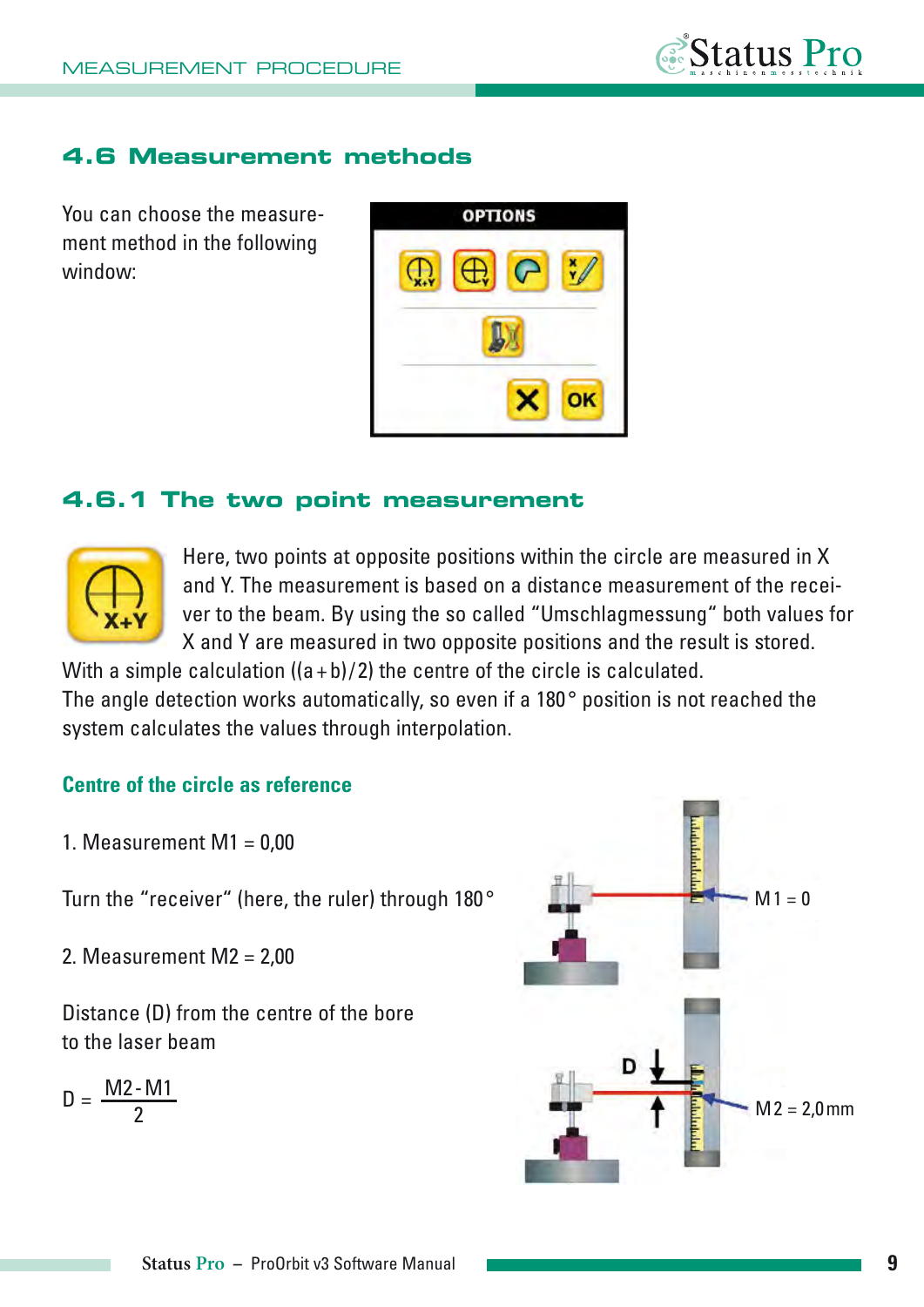#### **Measurement of a1 – a 4 und b1 – b 4**



When the bores are in line and the laser beam is not in the centre is:  $a1 = a2 = a3 = a4$  und  $b1 = b2 = b3 = b4$ 

### **4.6.2 The "4-Point" Measurement**



The setup and the measurement of the 4-point method is the same as with the 2-point measurement. The difference is: only the Y value is needed for the calculation. So we need to measure at four points to receive the coordinates for X and Y. The measurements are performed at 0°, 90°, 180° and 270°.

This method could be helpful for large diameters (>1m). The calculation is the same as for the 2-point method.

# **4.6.3 The Multipoint Measurement**



By using the multipoint measurement the angle, X and Y are measured. The measurements can be performed at any angle. By knowing at least three coordinates in a coordinate system it is possible to calculate a corresponding circle through those points. To receive the best results the angle between the measurements should be as large as possible.

#### **Free measurement of points**

The main advantage of this method is the possibility to measure many points. All measured points have an influence on the centre of the circle. So the more points that are measured, the better the result will be.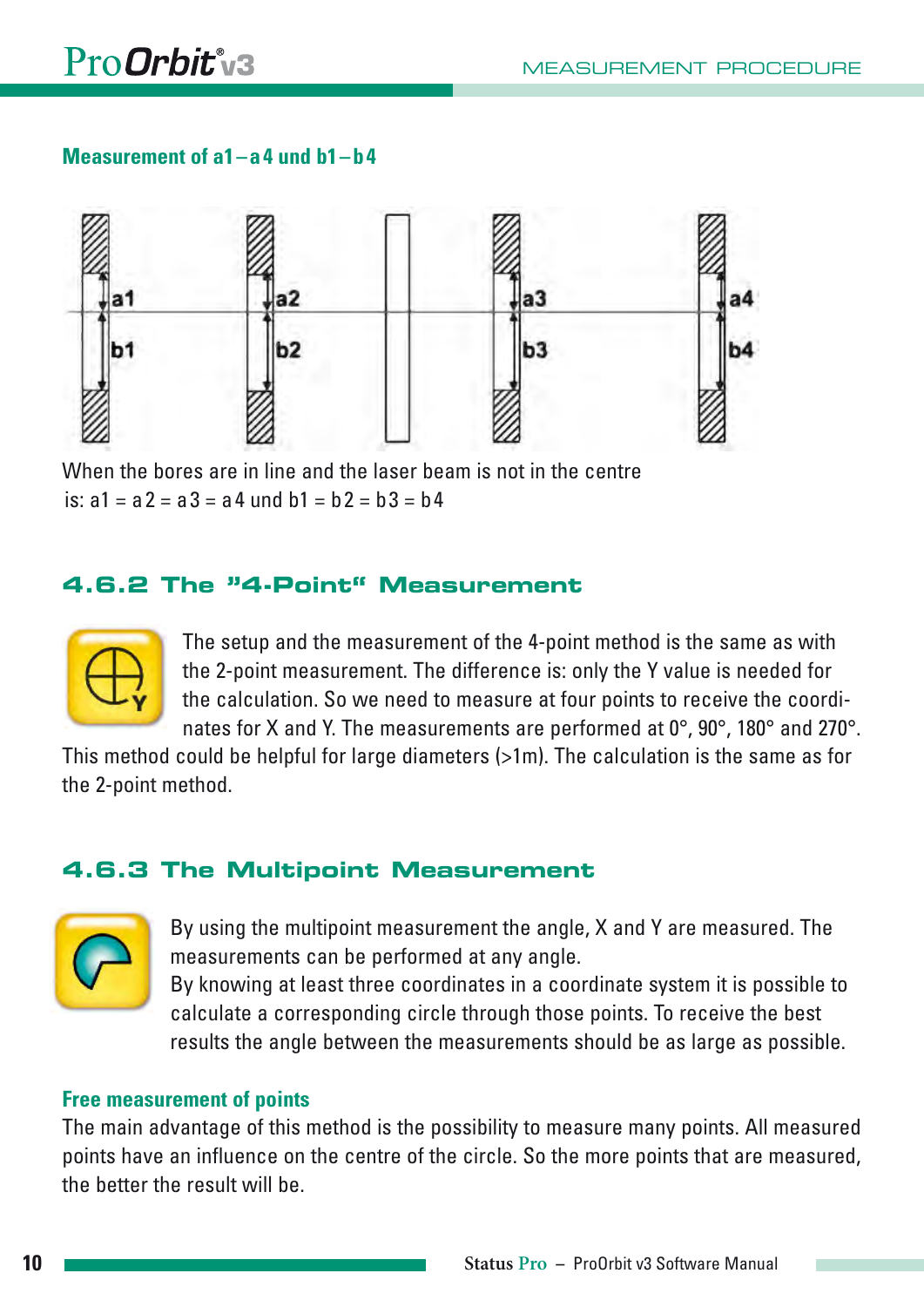#### **Circle or Ellipse**

As already described above, three points are needed for the calculation of a circle. To calculate an ellipse we need at least five points in a coordinate system.

Especially older motors will show not a perfect circle. The forces inside the engine during time will cause an a ellipsoidal form within the bores.

In the software there is the possibility to switch between a circle and an ellipse based calculation. The values beside the symbol give a hint as to whether the measured values corresponded better to a circle or to an ellipse (smaller value is the better selection).

## **4.6.4 Measurements without the built-in inclinometer**



Sometimes you need to manually input the angle in which the detector is. For example when measuring vertically. When the symbol is activated the software will ask you directly before a measurement at which angle the measurement will be performed. This is also helpful if you need to turn the laser during the measurement (e.g. coning)

|             | $100$ mm         | $\theta$ | 272,8°   |          |       |               |
|-------------|------------------|----------|----------|----------|-------|---------------|
| 52,9%       | 47,1%<br>Ò       | X        | 1,807    | Y        | 0,813 |               |
|             |                  | #        | X        | Y        | Angle | $\frac{1}{2}$ |
|             | 180 <sup>°</sup> | 1        | 2,518    | $-0,162$ | 179,6 |               |
|             |                  | 2        | 2,669    | 2,081    | 92,2  |               |
|             |                  | 3        | $-3,288$ | $-0,913$ | 0,8   |               |
| $270^\circ$ |                  | 4        | 1,006    | $-2,693$ | 271,7 |               |
|             |                  | 5        | 3,221    | $-0,346$ | 359,7 |               |
|             |                  | 6        | 3,188    | 3,132    | 320,1 |               |
|             |                  | 7        | $-3,726$ | $-8,701$ | 226,3 |               |
|             |                  | 8        | 1,807    | 0,813    | 272,8 |               |
| $-2,660$ mm | $0,176$ mm<br>Ym | 9        | $-6,590$ | $-2,664$ | 122,5 | ×             |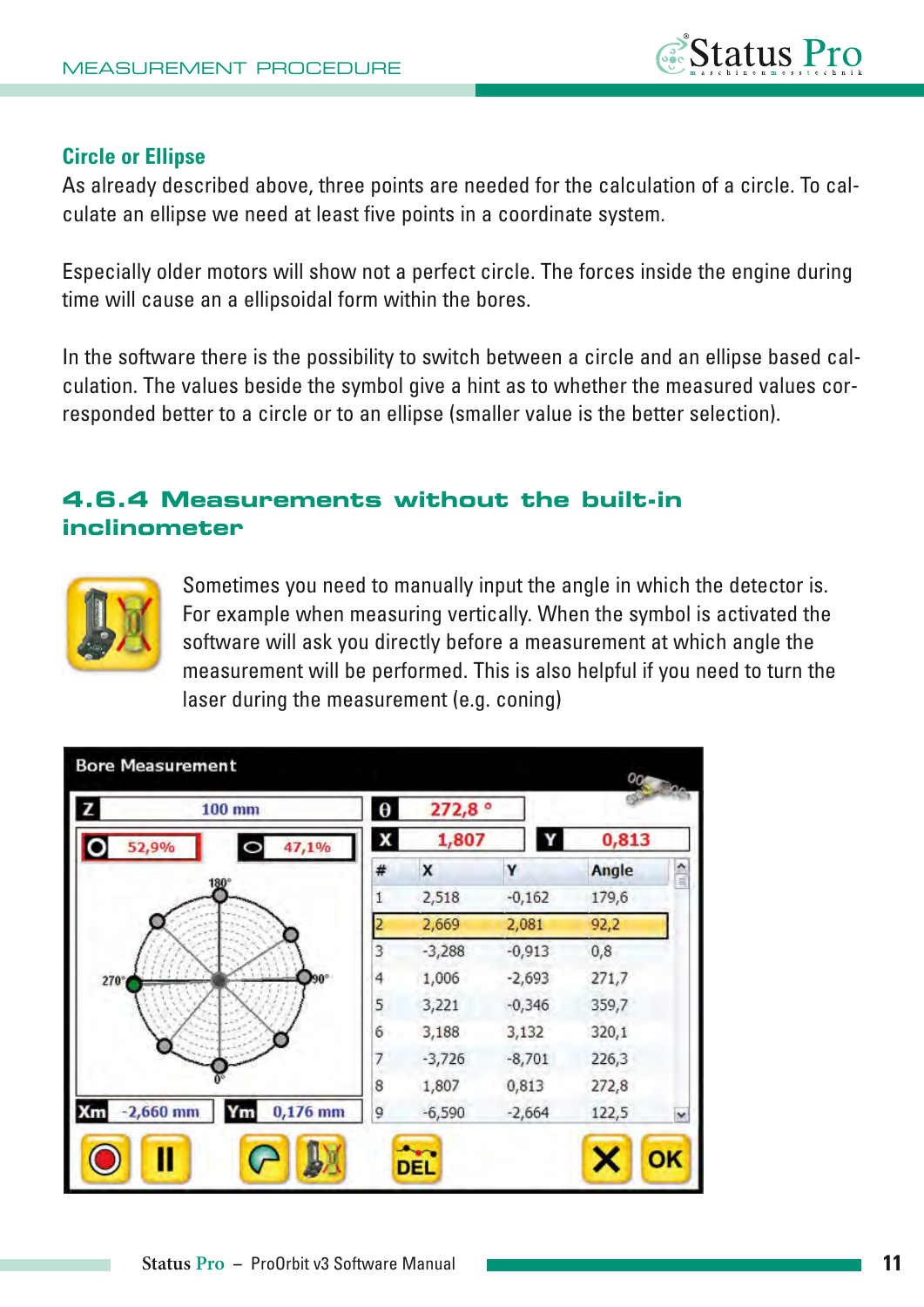# ProOrbit v3



- **1.** Distance for the current measurement from the origin
- **2.** Selection for a circle or ellipse based calculation
- **3.** Display of the measurements in the bore
- **4**. Start measurement
- **5.** Pause
- **6.** Selection of the measurement method
- **7.** Manual input of the angle
- **8.** Delete selected measurement
- **9.** Cancel the whole measurement (at this point)
- **10.** Store measurement and leave the screen
- **11.** Present angle of the detector
- **12.** Present coordinates of the receiver to the laser beam
- **13.** List of the measured data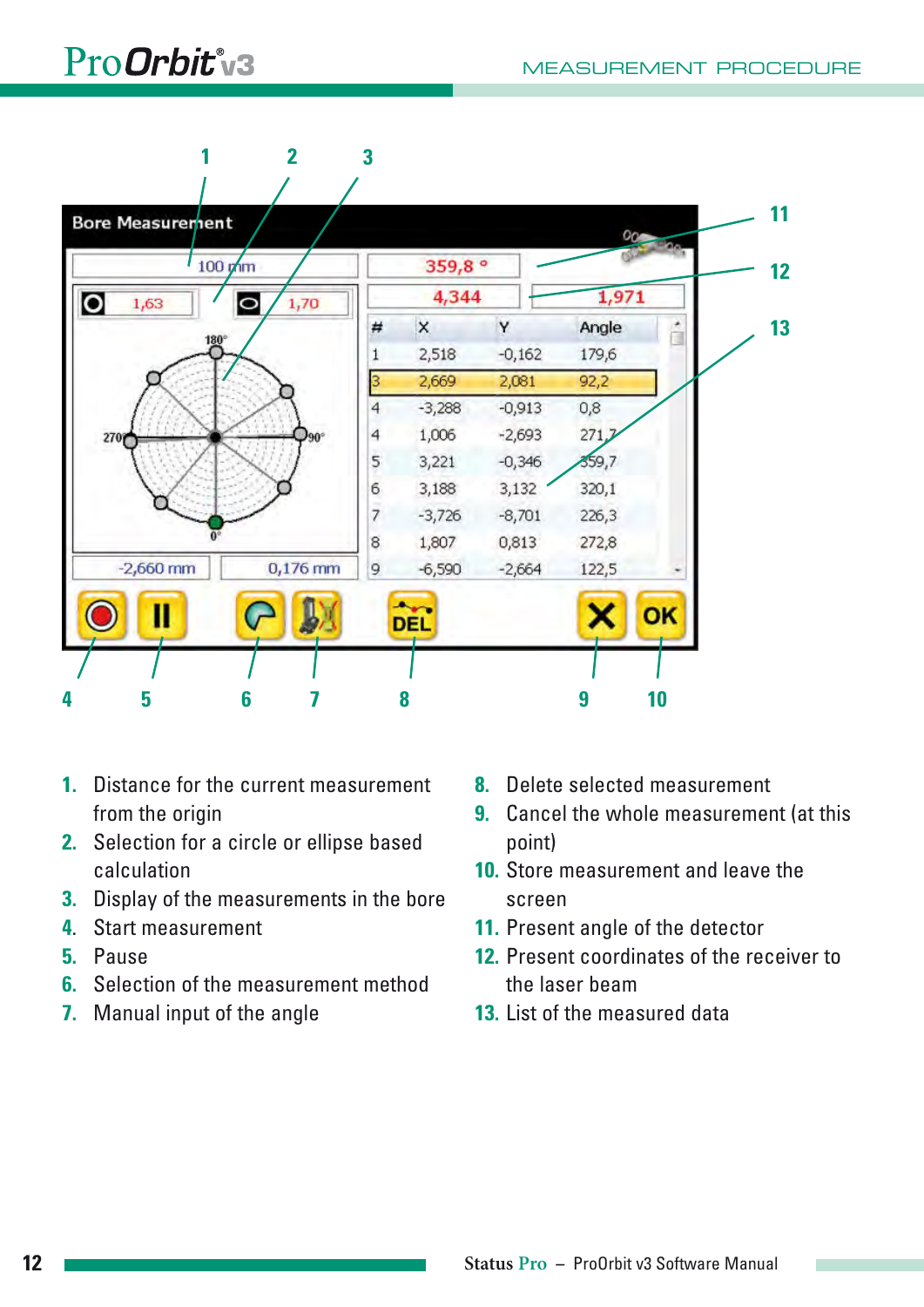### **4.7 Analysis**

Directly after you have measured a bore, it will be shown in the Graphic.



- 1. Menu/set-up button
- **2.** Measurement button
- **3.** Set the selected point to zero
- **4.** Delete the selected point
- **5.** Move the selected bore online (e.g. stern tubes)
- **6.** Select "Best Fit". When the "Best fit" is selected, a red box will appear around the icon
- **7.** Show monitor measurement
- **8.** Raw data
- **9.** Exit the program
- **10.** Symbol "yellow" = Bluetooth is available with the PC, Symbol "grey" = No Bluetooth available
- **11.** Symbol "yellow" = Sensor is connected, Symbol "grey" = Sensor is not connected

**12.** Symbol "yellow" = Disto is connected, Symbol "grey" = Disto is not connected

*Status* Pro

- **13.** Standard deviation of the axis
- **14.** Battery life of the sensor
- **15.** Battery life of the PC
- **16.** Display of the distance in which the next measurement will be performed (red values) The grey values are the selected value by clicking on the screen (grey bar)
- **17.** The grey value show the number of the selected value (click on the value and a bar will appear)
- **18.** Data of a selected measurement

There are three possibilities to display and calculate the measured values: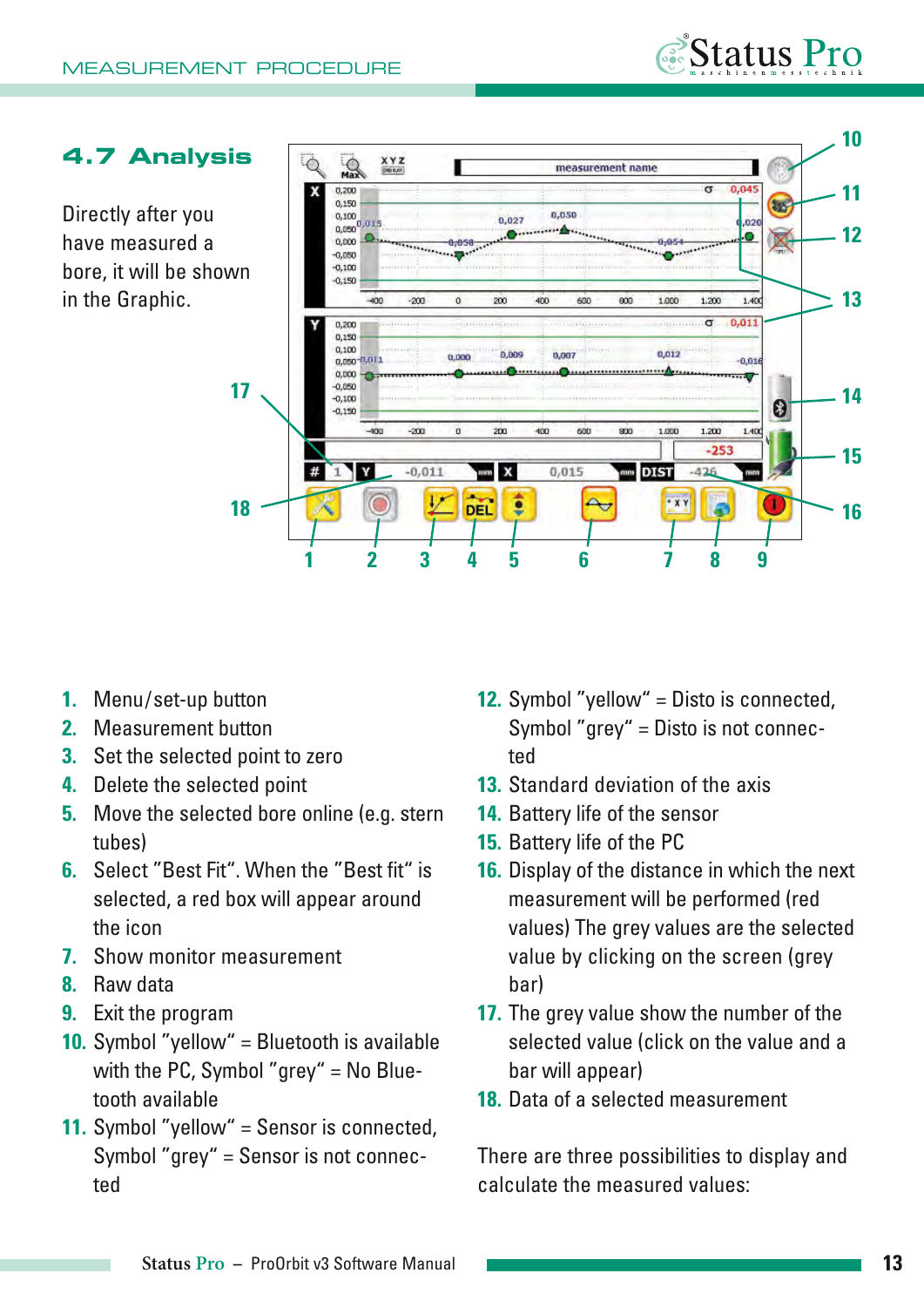# **4.7.1 Zero points**



Select two points and set them to zero. In most cases you will select the first and the last point as "Zero points". Just select the point using your fin-

ger tip, then press the symbol.



# **4.7.2. Raw data**



For some measurements you will need to have a look at the raw data. For example, if the laser has to be aligned in the middle of an axis and you need a direct view of the raw data. Just touch the symbol for the "Zero" again on the selected point and the software will show you the raw data.

If the laser was aligned to represent a rotational axis, the data will give you direct information of the alignment of the bore in relation to the axis (eg. Engine to the stern tube).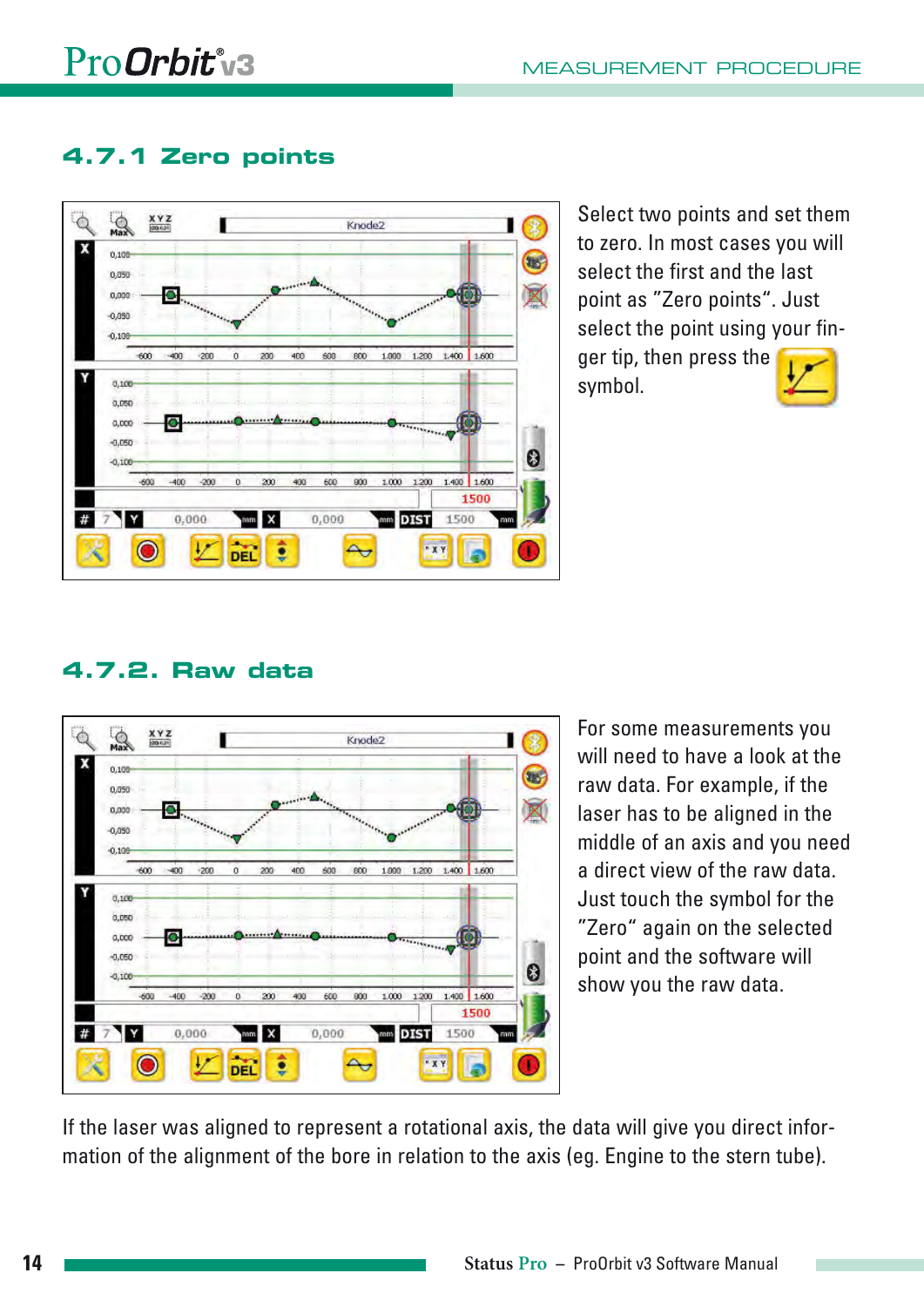

### **4.7.3 "Best fit" Line**

A helpful tool is the so called "Best Fit" line. Here all deviations are calculated and the program generates a line through all points to minimize the deviation.



Touch the symbol and the program generates the "Best Fit" line.

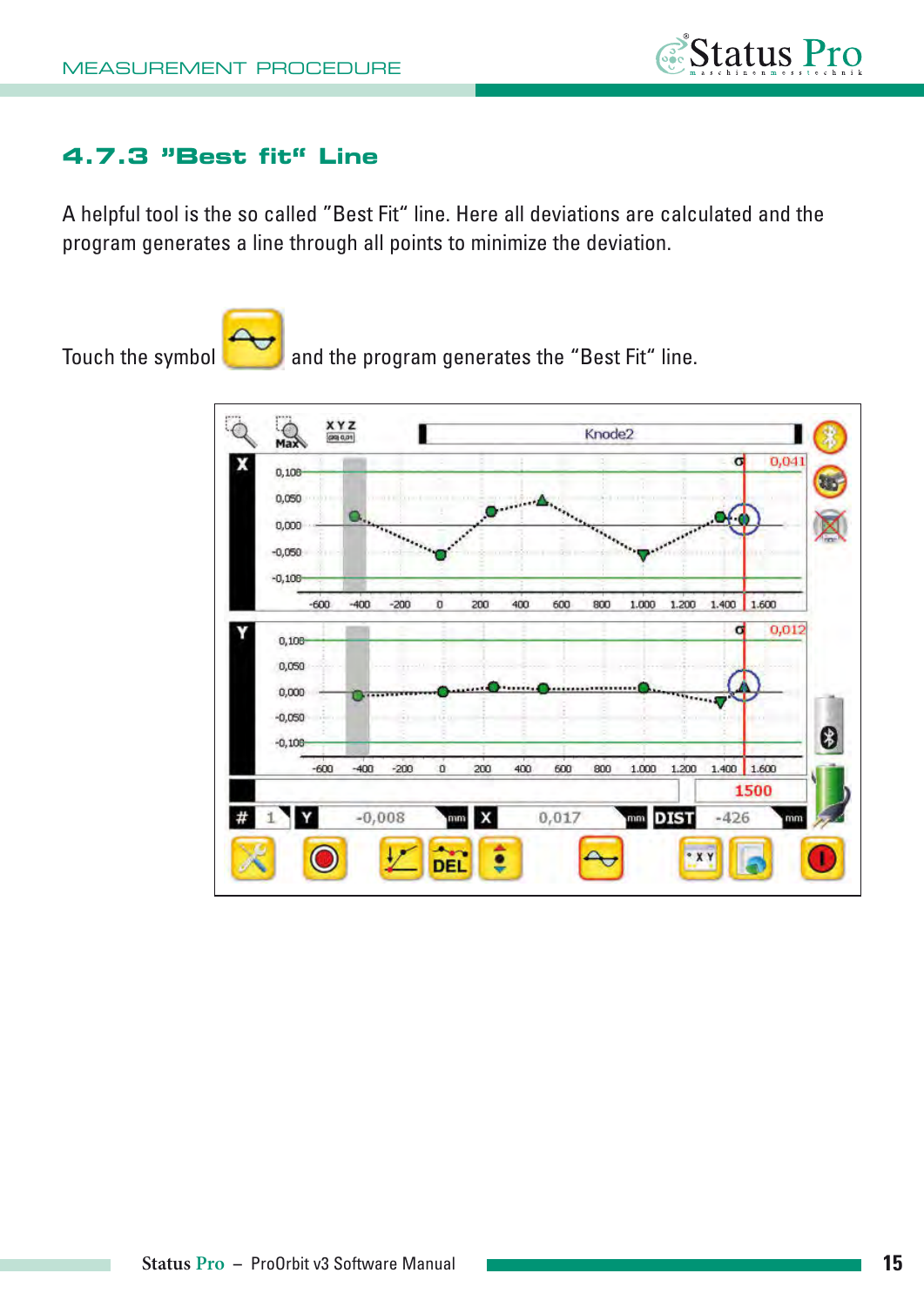

# **5. The raw data screen**

Touch the symbol and the program gives you an overview of all measured values and the raw data. All data are corresponding to the chosen method of the measurement. So if the "Best Fit" is selected the data will show the deviation from the "Best Fit" Line.

|                | <b>Name Knode2</b> |                 |          |          |          |                         | Date 2010-12-13 |          |      | Time 15:03:03 |
|----------------|--------------------|-----------------|----------|----------|----------|-------------------------|-----------------|----------|------|---------------|
| Nr             | Dist [mm] Delta    |                 | $Y$ [mm] |          | $X$ [mm] | Angle <sup>o</sup> Name |                 |          |      | Temp          |
| $\mathbf{1}$   | $-426,000$         | 0,000           |          | $-0,008$ | 0,017    |                         |                 |          |      | 20,1          |
|                |                    |                 |          | 1,039    | 1,225    | 180,0                   |                 |          |      |               |
|                |                    |                 |          | 1,028    | 1,202    | 0,0                     |                 |          |      |               |
| $\overline{2}$ |                    | 0,000 426,000   |          | 0,000    | $-0,057$ |                         |                 |          |      | 20,1          |
|                |                    |                 |          | 0,998    | 1,213    | 180,0                   |                 |          |      |               |
|                |                    |                 |          | 1,000    | 1,055    | 0,0                     |                 |          |      |               |
| 3              |                    | 250,000 250,000 |          | 0,008    | 0,026    |                         |                 |          |      | 20,1          |
|                |                    |                 |          | 0,986    | 1,222    | $-0,7$                  |                 |          |      |               |
|                |                    |                 |          | 0,972    | 1,204    | 180,0                   |                 |          |      |               |
| 4              |                    | 500,000 250,000 |          | 0,005    | 0,048    |                         |                 |          |      | 20,1          |
|                |                    |                 |          | 1,004    | 1,331    | 0,0                     |                 |          |      |               |
|                |                    |                 |          | 0,999    | 1,260    | 180,0                   |                 |          |      |               |
|                |                    |                 |          |          |          |                         |                 |          |      |               |
|                | Y[mm]<br>σ         | 0,012           | Ø        | 0,000    | Δ        | $0,012$ $\nabla$        |                 | $-0,023$ | 1t   | 0,035         |
|                | σ<br>X[mm]         | 0,041           | Ø        | 0,000    | Δ        | $0,048$ $\nabla$        |                 | $-0,058$ | $1+$ | 0,106         |

- **1.** Store the measurement
- **2.** Export the data as a \*csv file. You can open the data with a Program such as MS Excel. Furthermore a USB stick is recognized automatically and the program allows a direct export of the values and Graphics to the stick
- **3.** Scroll the screen up or down
- **4.** Back to the graphical overview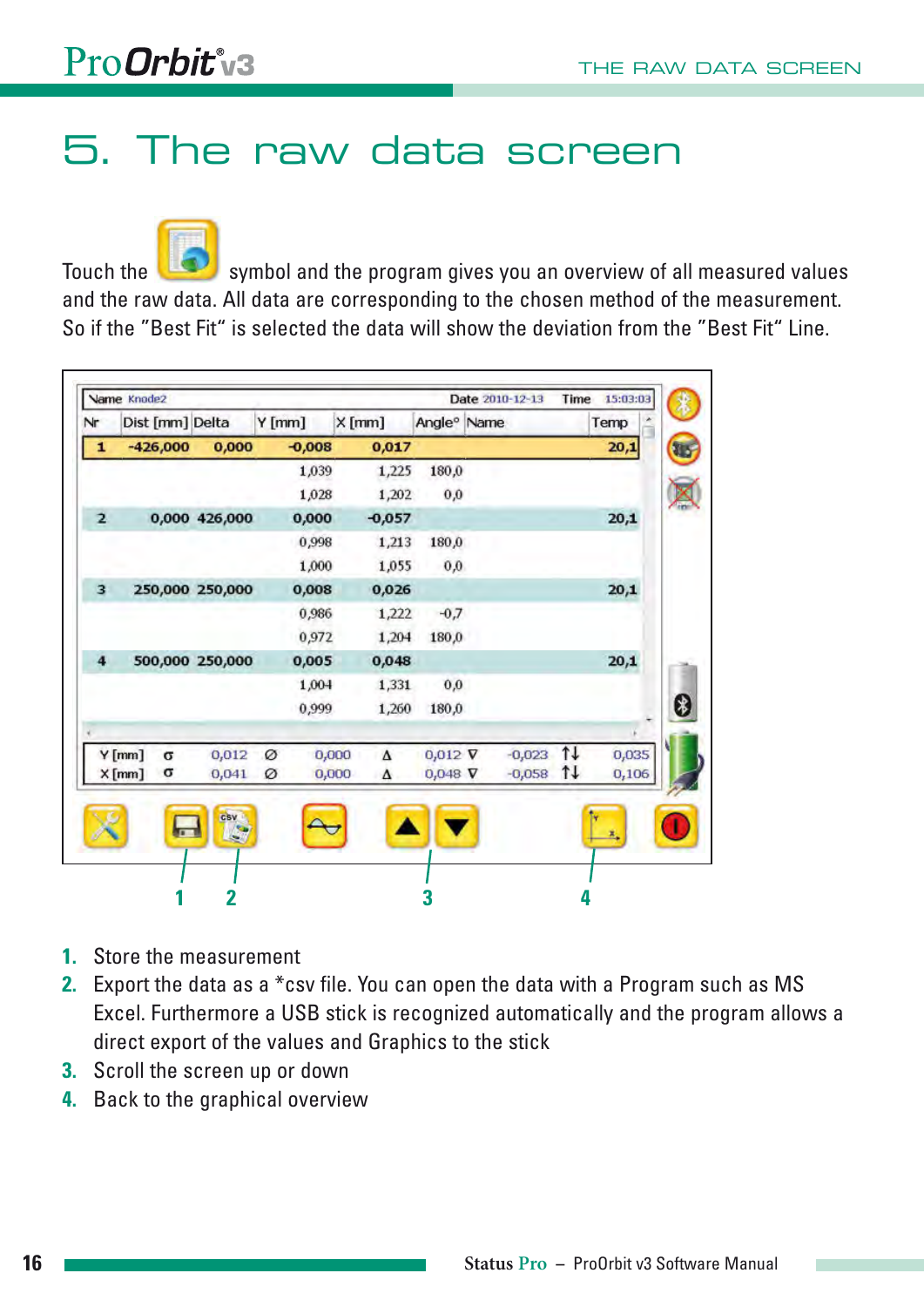

# **6. The initial setup screen**

In the setup you can choose the units, measurement times, and so on:



- **1.** Choose the units of measurement
- **2.** Choose the measurement resolution
- **3.** Choose your laser setup
- **4**. Setup/Menu
- **5.** Log file (protocol of the BTconnection status)
- **6.** Search for new receivers
- **7.** Raw data of the Receiver PSD (helps to setup the system)
- **8.** Back to the graphical overview
- **9.** Exit the program
- **10.** Battery status of the UMPC
- **11.** License: here you can enter the license of the connected receiver
- **12.** Battery status of the receiver
- **13.** Tolerances (display of two parallel lines in the graphic screen)
- **14.** "Automatic catch" for overwriting measurements after adjusting**\***
- **15.** Measurement time (Average)
- **16.** Display average (Averaging of the displayed live value)
- **17.** Choose if the distances between measurement points are equal (A-A) or different (A-B)
- **\***Automatic catch:

The value can be set to define how close the sensor has to be to the previous measured point when adjusting and overwriting, (Disto needed)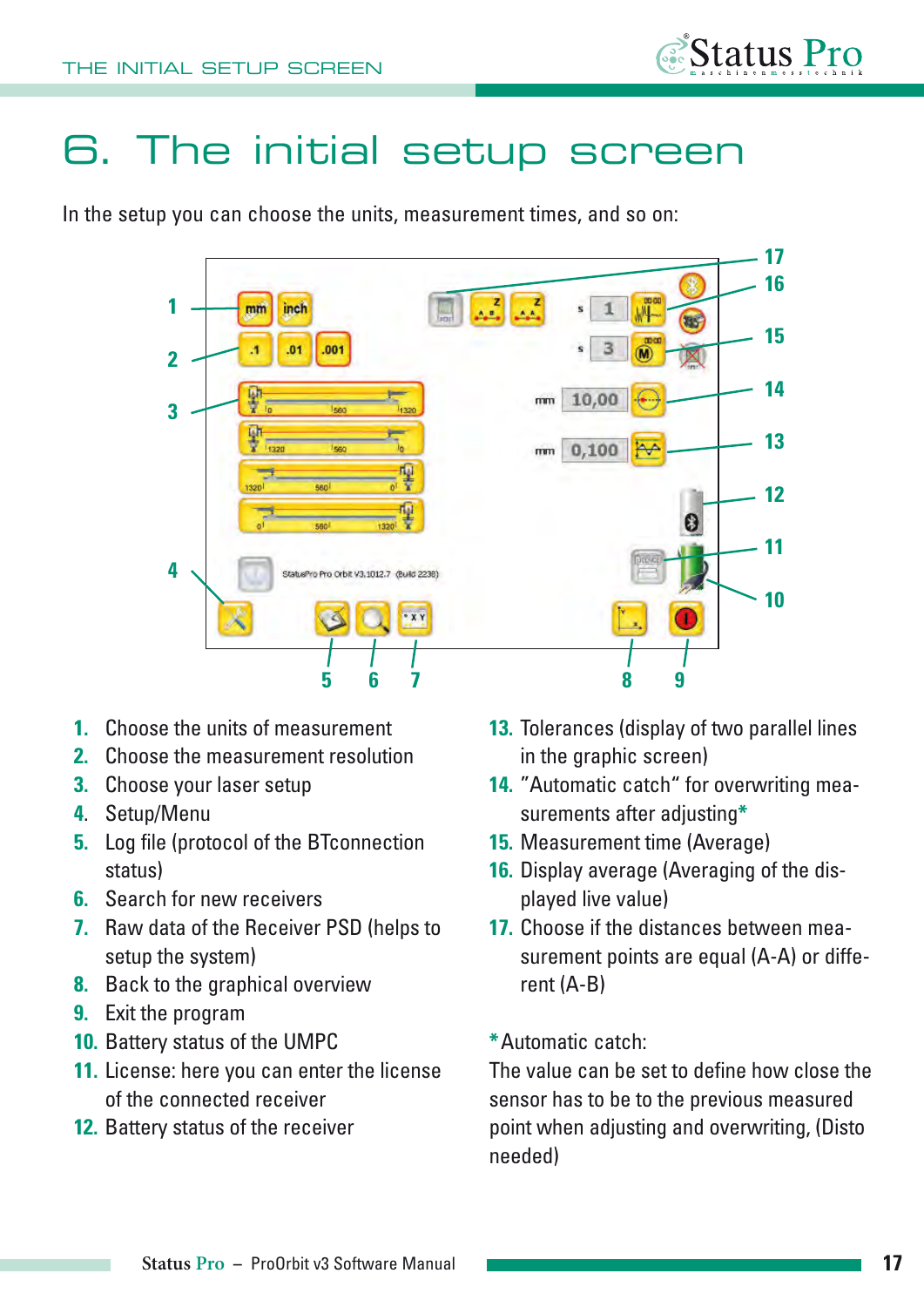# **6.1 Setup bar**



- **1.** Menu / Setup icon
- **2.** Save a measurement
- **3.** Open an previously recorded measurement
- **4.** Start a new measurement
- **5.** Re-name a measurement
- **6.** Pause button ( no realtime values will be displayed)

#### **6.2 Save to memory / measurement name**

When the store to memory or Re-name button is pressed the following digital keyboard will appear:

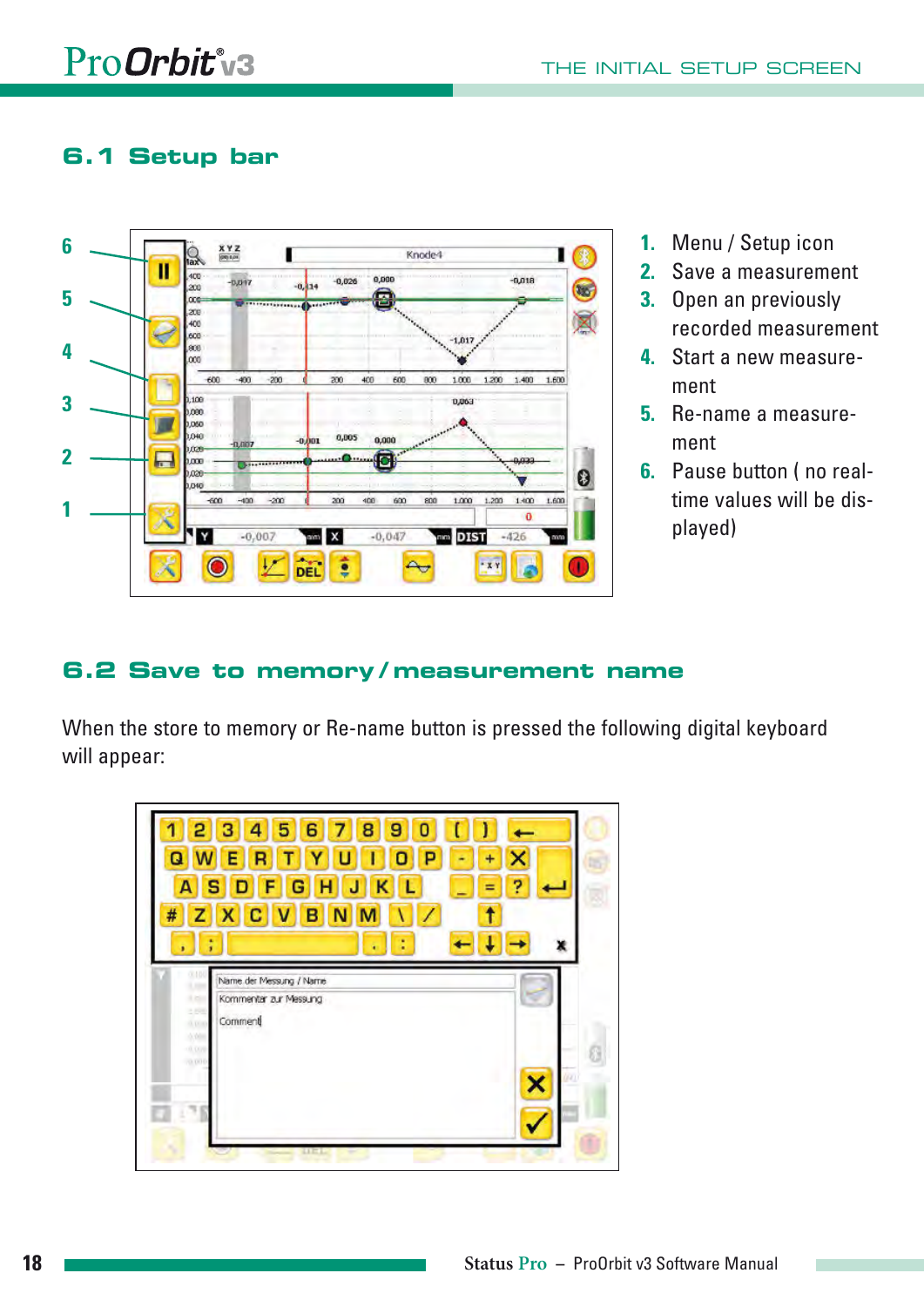

# **6.3 Open an existing measurement**

Choose the desired measurement text, then confirm by pressing the



To delete a measurement, choose the measurement text, then press the Icon:

To close the current window press the button:

| ch test x                                                                                                     |            |          |
|---------------------------------------------------------------------------------------------------------------|------------|----------|
|                                                                                                               | 18.11.2009 | 13:14:33 |
| CH TEST 18                                                                                                    | 01.06.2010 | 11:29:40 |
| Orbit Test                                                                                                    | 20.11.2010 | 19:57:49 |
| Ch Orbit Test                                                                                                 | 22.11.2010 | 17:48:35 |
| Knode1                                                                                                        | 24.11.2010 | 15:01:33 |
| Knode2                                                                                                        | 24.11.2010 | 19:11:05 |
| Measurement name                                                                                              | 25.03.2011 | 16:28:18 |
| Test measurement 1                                                                                            | 28.03.2011 | 10:34:30 |
| tretretes<br>This shows a comment to the measurement /<br>Hier kann ein Kommentar zur Messung vermerkt werden |            |          |

# **7. New sensors / license key**

When you purchase a complete package including UMPC from Status Pro, all license keys have been entered and the system is ready to go. If however you prefer to use your own

PC or if you purchase a receiver or a license key at a later date, the receiver has to be registered with the software. Together with the software you will receive the license for your receiver.

By starting ProOrbit the new receiver will be detected automatically and you will be prompted to enter the License key.

| 6<br>2<br>з<br>5<br>8<br>9<br>n<br>$\times$<br>$\ddot{}$<br>P<br>Q<br>Υ<br>R<br>ø<br>F<br>ċ,<br>L<br>н<br>К<br>s<br>J<br>G<br>Д<br>Z X<br>N<br>#<br><b>C</b> <sub>V</sub><br>M<br>7<br>в<br>٠<br>x<br>3<br>٠ | $\sqrt{2\pi r}$ |
|--------------------------------------------------------------------------------------------------------------------------------------------------------------------------------------------------------------|-----------------|
| Y<br>C, 106<br>0.050<br>0,000<br>litters<br>2322<br>Ser. $#$<br>e<br>$-0.050$<br>Π<br>0.108<br>ok<br>$\mathfrak{A}$<br>-20<br>$\rm 2S$<br>0                                                                  | 0               |
| Y<br><b>DIST</b><br>#<br>x<br>mm<br>mm<br>O<br><b>XY</b><br>¥<br>DEL                                                                                                                                         | т               |